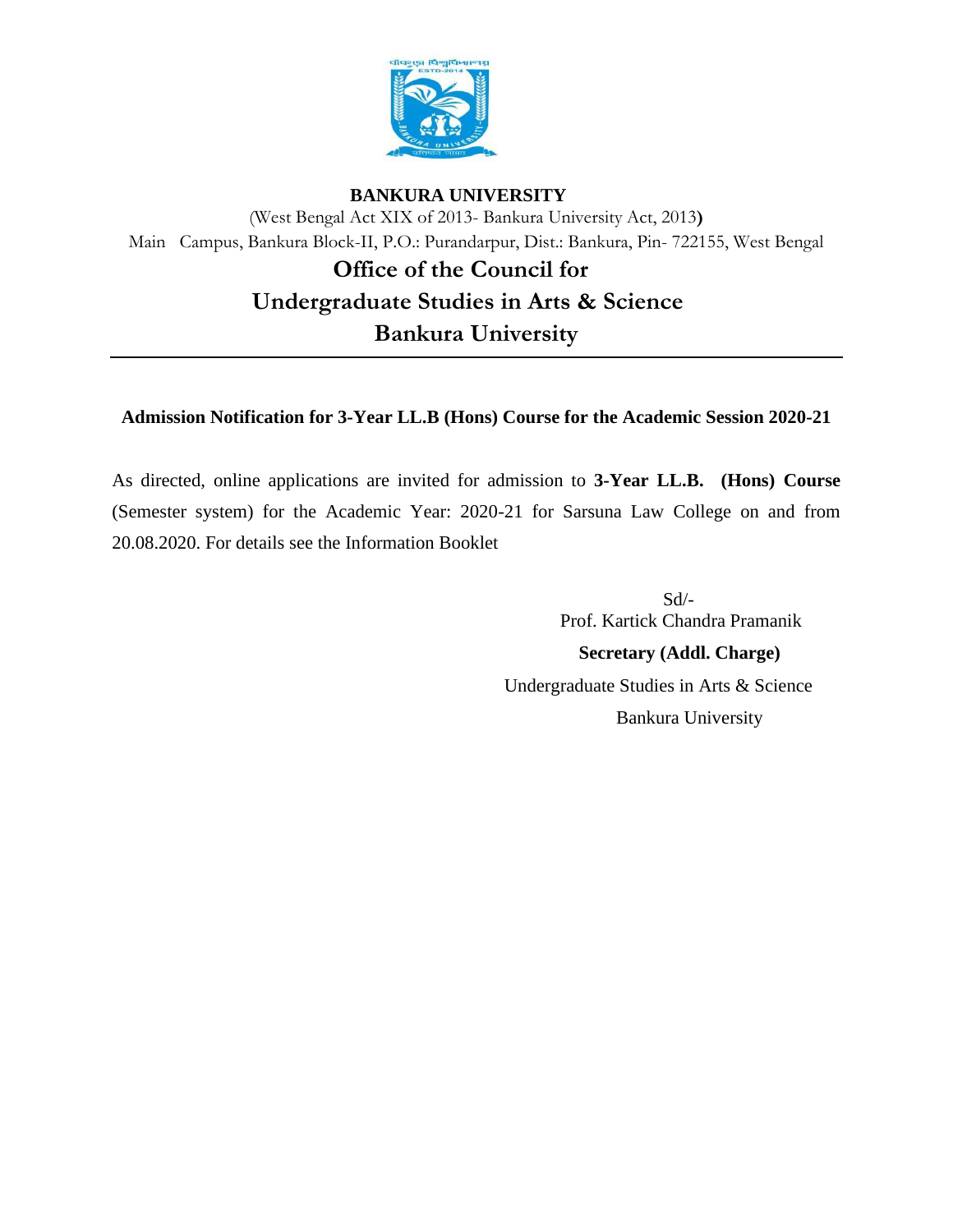## **BANKURA UNIVERSITY**

(West Bengal Act XIX of 2013- Bankura University Act, 2013**)** Main Campus, Bankura Block-II, P.O.: Purandarpur, Dist.: Bankura, Pin- 722155, West Bengal

# **Office of the Council for**

# **Undergraduate Studies in Arts & Science**

**Bankura University** 

# **INFORMATION BOOKLET**

## **For Admission to for 3-Year LL.B (Hons) Course for the Academic Session 2020-21**

## **General Information**

#### **1. The minimum eligibility to apply for admission:**

- 1. Cut-off marks for Unreserved Category 45% marks in minimum 3-year Graduation (Any Stream)
- 2. Cut-off marks for Reserved (SC /ST) Category 40% marks in minimum 3-year Graduation (Any Stream)
- 3. Age Limit No restrictions on Upper Age Limit

### **4. Intake:**

The intake capacity of the subjects will be 180 (one hundred eighty).

#### **5. Admission Fees:**

| Sl.No.           | Particulars                                             | Amount (Rs.) |
|------------------|---------------------------------------------------------|--------------|
| 1.               | Tuition Fee (Per Semester)                              | 28,500.00    |
| 2.               | Admission Fee (One time during Admission)               | 3,500.00     |
| 3.               | Library Fee (Per Semester)                              | 2,500.00     |
| $\overline{4}$ . | Library Caution Deposit (One time during Admission)     | 1,000.00     |
| 5.               | <b>Affiliation Charges (Per Semester)</b>               | 1,500.00     |
| 6.               | Admission Form & Prospectus (One time during Admission) | 500.00       |
| 7.               | Student Council Fee (Per Semester)                      | 300.00       |
|                  | Total:                                                  |              |
|                  | For 1 <sup>st</sup> Semester: Rs. 37,800.00             |              |
|                  | For $2nd$ to $6th$ Semester: Rs. 32,800.00 per semester |              |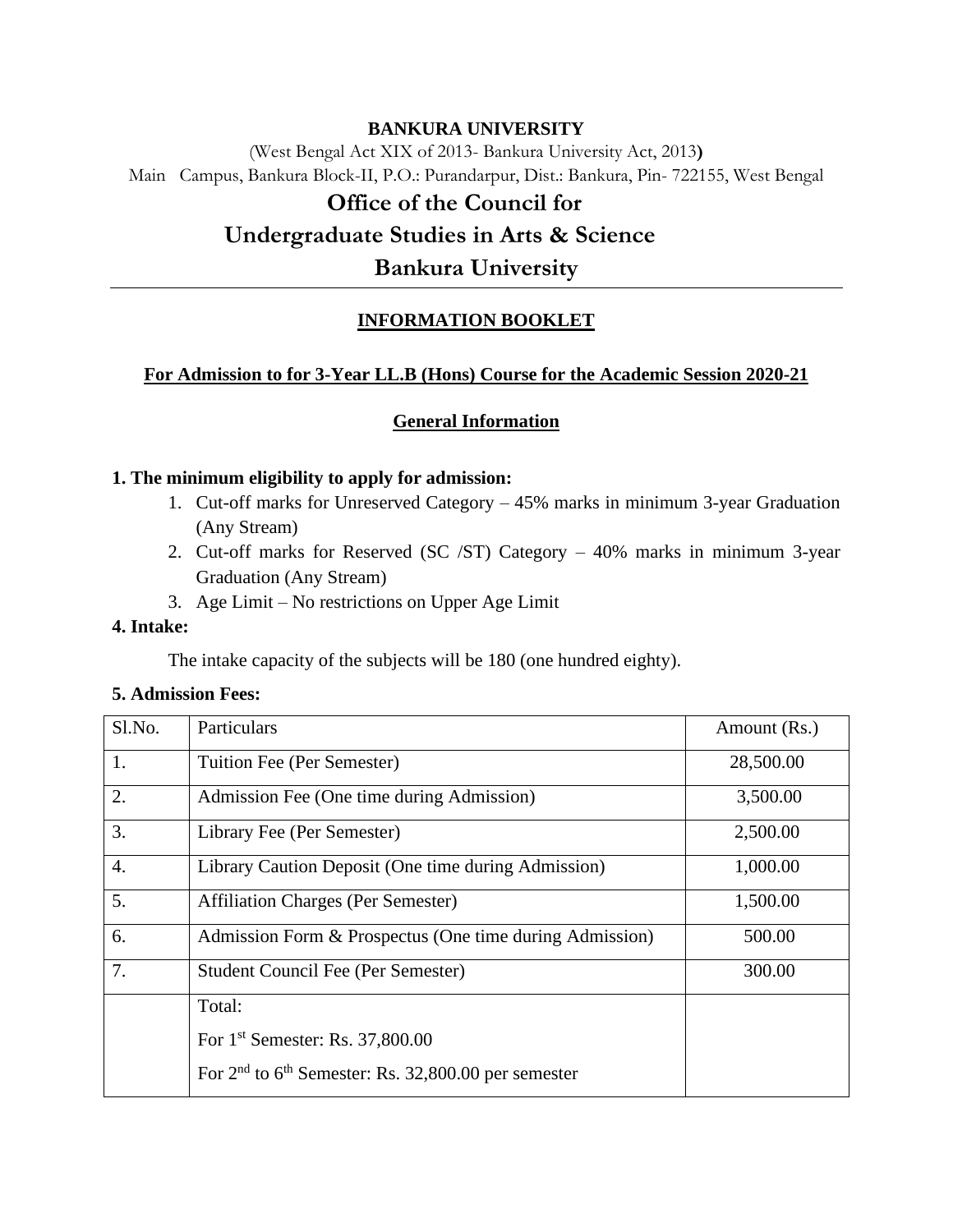**6. All payment** will be made through electronic mode linked to the portal only.

#### **IMPORTANT INSTRUCTIONS**

- 1. After registration the Merit List will be published. This Merit List will contain the names of all the eligible candidates on the basis of the marks obtained in Graduation Level (For honours candidate, only honours percentage of marks will be considered) For calculation of percentage of marks In case of equal marks in Graduation result, total marks/percentage of marks of immediately preceding examination is to be taken into account for ranking in that case best five (5) of the H.S. subjects must be adopted for calculating the total marks and percentage.
- 2. Documents to be uploaded by the students while filling up the online application:
	- a. Admit card and Mark-sheet of Madhyamik Examination.
	- b. Mark-sheet of Higher Secondary Examination.
	- c. Mark-sheet of Graduation
	- d. Caste Certificate (where necessary).
	- e. PH Certificate (where necessary).
- 3. After publication of Merit List if any discrepancies/ anomalies/ flaws found by the candidates, they may contact the helpline or helpdesk through mobile/ e-mail etc. for rectification of error but it should be done within the due date as provided under the lists of important dates.
- 4. Candidates can take admission by payment of required fees through portal.
- 5. The candidates who will not take the admission as per the admission list published by this University, their candidature will not be considered for any further admission process.
- 6. If required, subsequent admission list will be published after the publication of first admission list.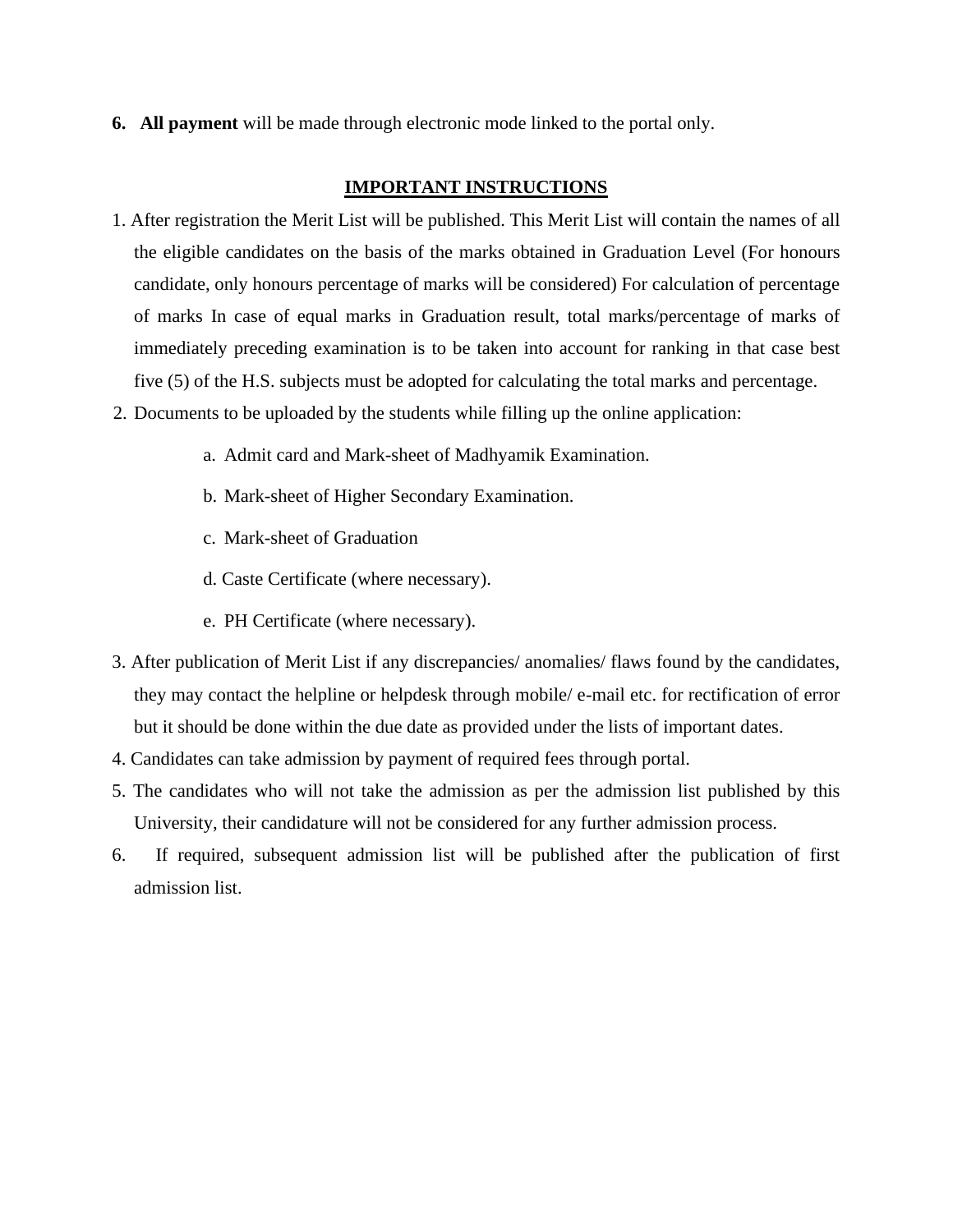|                | Activity                                              | Date                     |
|----------------|-------------------------------------------------------|--------------------------|
| 1              | Start of online form fill-up                          | 20.08.2020               |
| $\overline{2}$ | Last date of online form fill -up                     | 27.08.2020               |
|                | and payment of registration fees                      |                          |
| 3              | Publication of 1 <sup>st</sup> provisional Merit      | 29.08.2020               |
|                | <b>List for Admission</b>                             |                          |
| $\overline{4}$ | Complaint if any, against the Merit List,             | 30.08.2020               |
|                | intimation may be given to Help-Line desk             |                          |
|                | through mobile/ e-mail etc.                           |                          |
| 5              | Publication of revised 1 <sup>st</sup> Merit List for | 31.08.2020               |
|                | Admission                                             |                          |
| 6              | Admission by Payment of required Fees                 | 01.09.2020 to 07.09.2020 |
| $\overline{7}$ | Second Admission List (if required)                   | <b>TBA</b>               |
| 8              | Commencement of classes and verification              | <b>TBA</b>               |
|                | of credentials of the students from First             |                          |
|                | <b>Admission List</b>                                 |                          |

# **IMPORTANT DATES**

# **GENERAL INSTRUCTIONS**

- 1. Candidates are required to go through the Information Booklet carefully before attempting for online application.
- 2. Once an application is received, it will be construed that the candidate agrees to all terms & conditions, rules & regulations stipulated in the Information Bulletin and notices published by the Bankura University for the said purpose.
- 3. Ensure that you are filling genuine application form available on line at [www.bankurauniv.ac.in](http://www.bankurauniv.ac.in/)
- 4. Please provide the current mobile no. and e-mail id so that future communication will be sent to the registered mobile no. and e-mail id.
- 5. All the information must match exactly with the school admit cards, mark sheets, certificates,